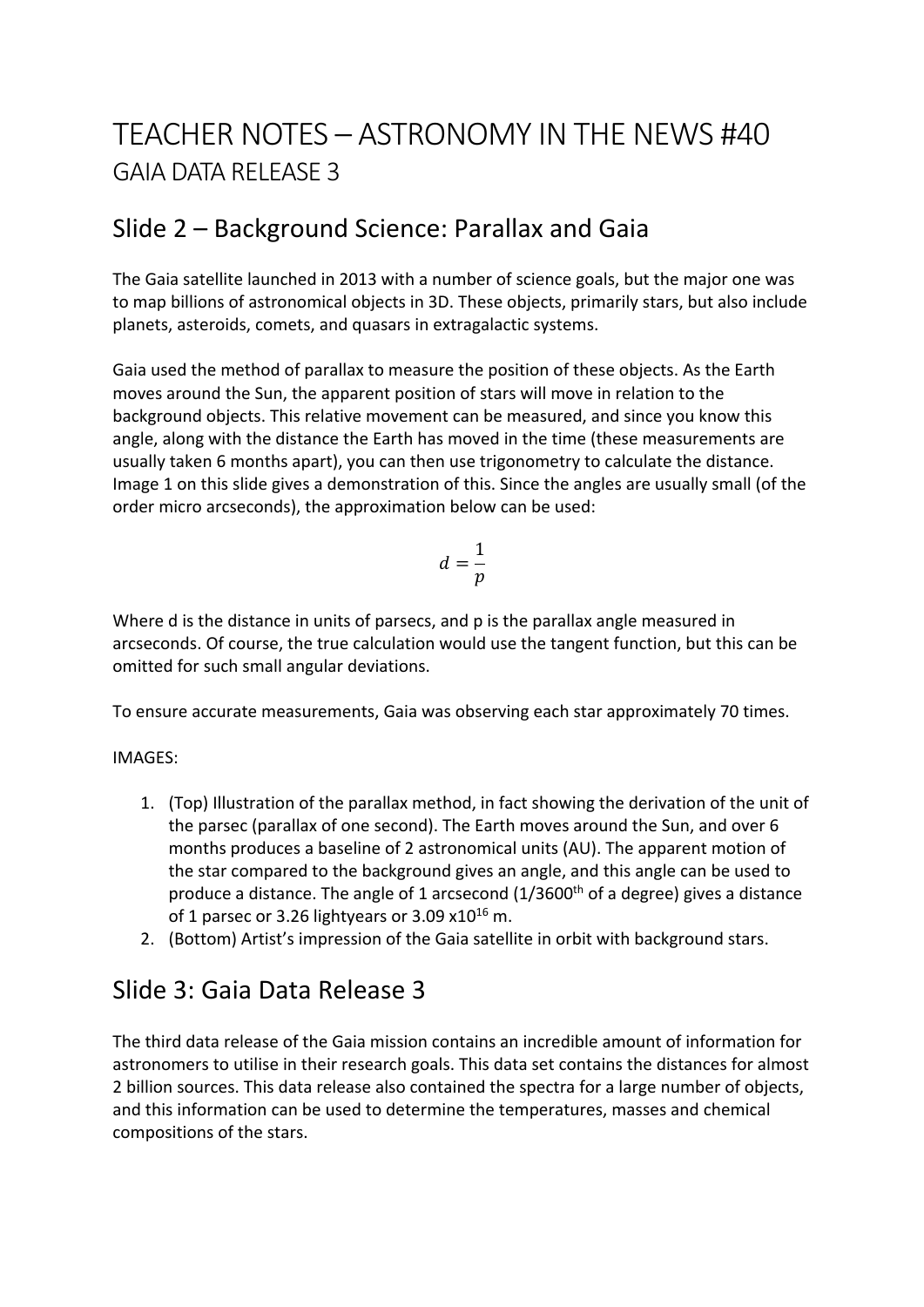The data contains 1.8 billion stars within the Milky Way. Of these 1.8 billion stars, 1.5 billion are classified as according to type, 10 million were found to be variable stars, whilst 813,000 binary star systems are also found. Within the Solar System, 156,000 asteroids were found along with the chemical composition for 60,000 of these. For extragalactic studies, 1.9 million quasars are included in the data release, along with 2.9 million galaxies.

The articles that this resource is built on can be found here:

https://www.bbc.co.uk/news/science-environment-61791271

https://www.theguardian.com/science/2022/jun/13/gaia-probe-reveals-stella-dna-and-unexpected-starquakes

More details, along with the media kit containing the press release can be found here: https://www.esa.int/Science\_Exploration/Space\_Science/Gaia/Gaia\_data\_release\_3\_media\_kit

#### IMAGES:

- 1. (Top left) Radial Velocities: The measured velocities, relative to Earth of 30 million objects in the Milky Way. This velocity, the speed at which the object is moving away, is called the radial velocity. The bright areas are moving away from us, whilst the dark areas are towards us. The Magellanic Clouds are the bright spots in the lower right, whilst the tiny dots are globular clusters.
- 2. (Top right) Interstellar dust: By measuring the positions of the stars, the Gaia mission has also mapped the material that lies between the stars, the gas and dust from which future stars will form. The positions as well as the extinction from this dust, Gaia has mapped the absorption of starlight from the interstellar medium.
- 3. (Bottom left) Radial Velocities and proper motion: This is the velocity field in the Milky Way for 26 million stars. The blue areas are where stars are, on average, moving towards us, whilst red areas are the regions where this motion is away from us. The lines are the motion of the stars on the sky.
- 4. (Bottom right) Chemical map: The spectra of the stars observed by Gaia allow for the chemical composition to be determined. The measure of the amount of metals (i.e. elements heavier than hydrogen) is called the metallicity. The Sun has a high metallicity, indicating it formed from the gas and dust put back into the Universe following the explosion of a previous star via a supernova. This image displays the metallicity with the redder stars richer in metals, i.e., solar-like.

## Slide 4 – Activity: Demonstrating parallax

The parallax method can be demonstrated using nothing more than your eyes and your thumb.

Full details of the experiment can be found here:

http://www.phy6.org/stargaze/Sparalax.htm